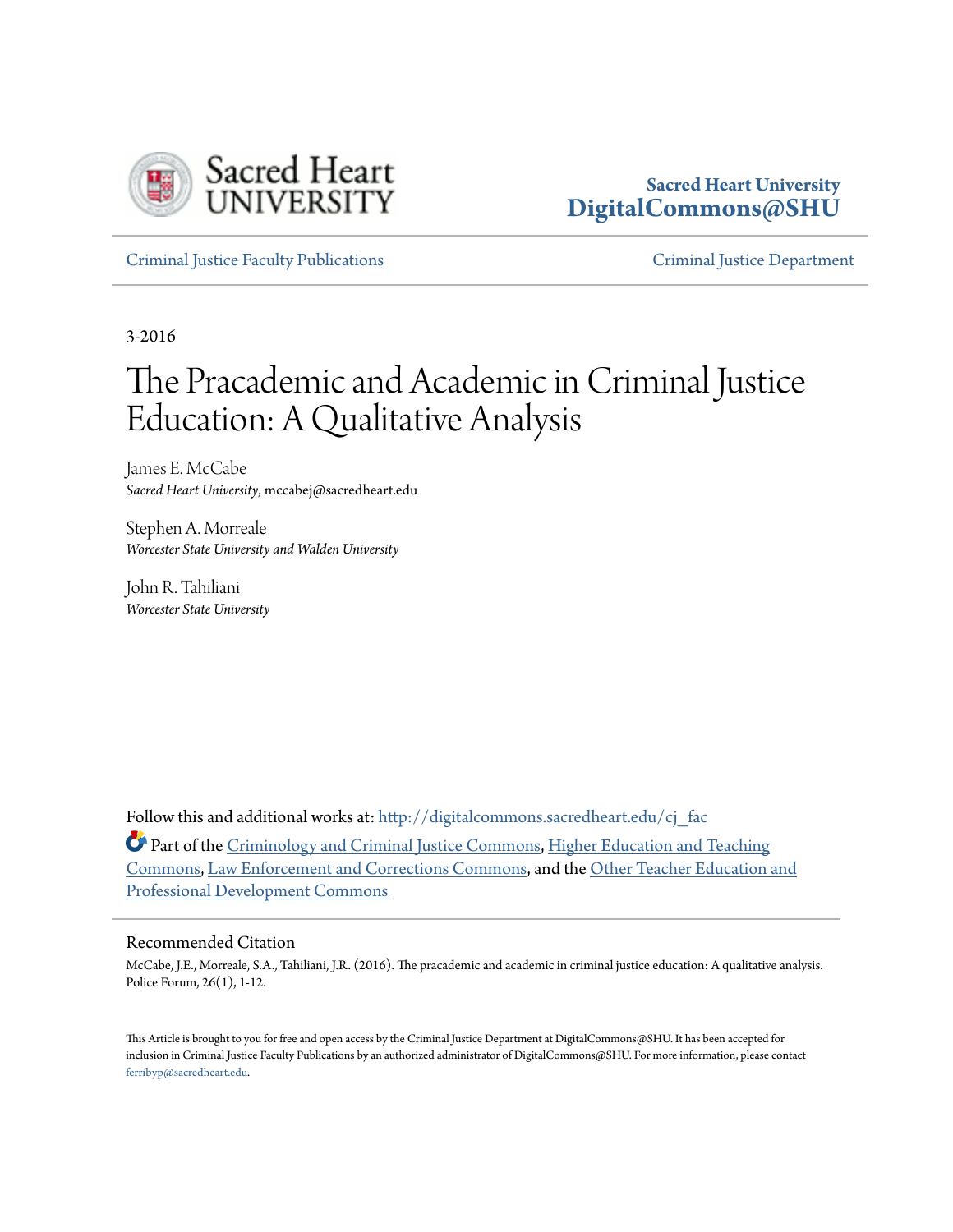**ACADEMY OF CRIMINAL JUSTICE SCIENCES - POLICE SECTION**

# Police Forum March 2016

# **The Pracademic and Academic in Criminal Justice Education: A Qualitative Analysis**

John R. Tahiliani, Ph.D. Worcester State University

James E. McCabe, Ph.D. Sacred Heart University

Stephen A. Morreale, DPA Worcester State University and Walden University

#### **Abstract**

Over the past several years, a few hundred colleagues involved in criminal justice education have participated in panel discussions and roundtables to discuss the trials and issues that have been observed by practitioners turned academics, or "pracademics." Some complained of having difficulty breaking into academia. A debate has occurred in a number of colleges and universities over the benefit of having faculty with traditional academic credentials versus hiring non-traditional scholars with a blend of educational and practical experience. Similarly, there have been lively discussions over the appropriateness of a J.D. or professional doctorate as opposed to a Ph.D. in criminal justice. This debate started in an article in *ACJS Today* (2002) and continued in subsequent publications. It is believed that there is importance, benefit and relevance to incorporating practical experience on college and university campuses. In academic program after program, internships, externships, observation, and practicums have become essential in preparing students for the real world.

#### **Introduction**

This article discusses the make-up and hiring choices for faculty in criminal justice education. There are those who frown upon individuals with significant practical experience combined with an applied doctoral education as compared to faculty who have been schooled at traditional research universities, with high-level criminal justice research skills. This demarcation can cause distraction and divisiveness on campuses and in departments. There is a clear need for the skill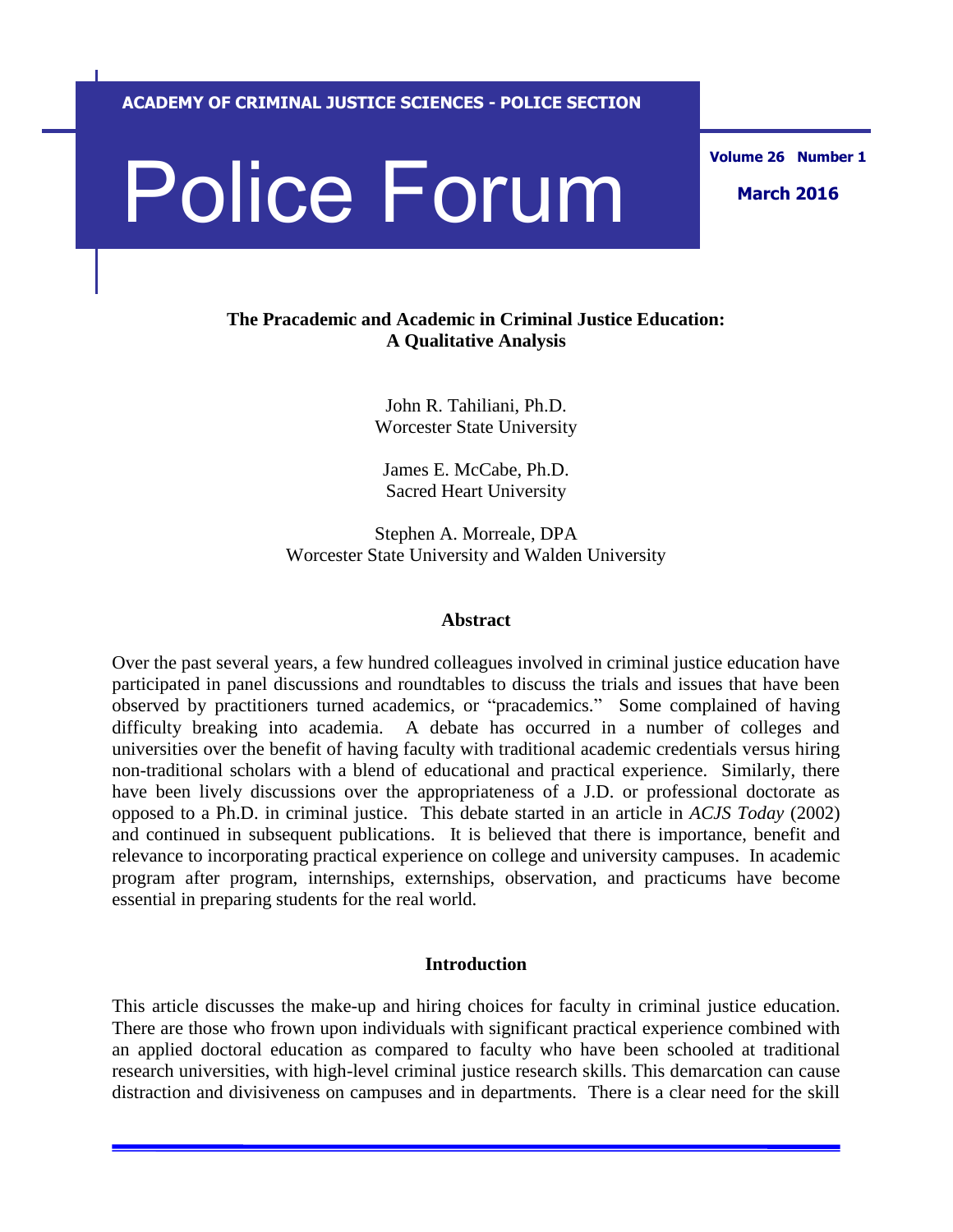sets of both scholars and practitioners in the field of criminal justice. The applied nature of criminal justice in the realm of social science make the harmony between theory and practice all the more essential. Moreover, when scholarship and practical experience are combined in the same individual, more recently coined as a "pracademic," that individual can add value to any criminal justice program. It is believed that a diversity of thought, experience, and approach are helpful in the development of students, and can only improve the quality, rigor, and credibility of criminal justice programs.

#### **Background**

There are reports of distrust or disdain between the academic and the pracademic. At the same time, there are many opportunities for practitioners and academics to collaborate. There should be serious effort to break down the barriers that have existed because of a lack of understanding, jealously or perceived threat. What are the issues or concerns? Traditional academics may be threatened by the experience, attitude, depth, breadth and practical application of the pracademic. In addition, some pracademics may be threatened by the established and substantial CVs of career academics. The door swings both ways!

This article is intended to spark a collegial discussion about the basis for this debate, possible reasons for the feelings and to explore the potential for a clearer understanding and improved communication. This article is intended to increase awareness and understanding of the academic versus pracademic issues in higher education. The Academy becomes stronger with membership from both. Diversity of thought and perspective are helpful in advancing research and in preparing students for future opportunities in the criminal justice field. The article also offers several prescriptions for improving communication.

# **Literature Review**

In the seminal work *The Human Side of Enterprise*, McGregor (1960) said "theory and practice are inseparable." As applied to academic business departments, Iyer and Clark (1998) surveyed department chairs in accounting to rate the importance of factors in deciding when to invite applicants for interviews for an assistant professor position. They found that schools considered teaching skills of the candidate very important, weighing teaching evaluations highly, as well as teaching experience in the candidate's specialty area. Iyer and Clark also found support for a growing demand for imparting teaching skills to prospective faculty in doctoral curriculum. Four-year colleges considered research skills of the candidate fairly un-important in their recruiting decisions.

Morn (1995) reviewed the evolution of police education from the vocational to the academic, commencing with the University of California at Berkeley in the 1930s. Morn provided an historical review of criminal justice education, tracing the roots to sociology, other social sciences, and to August Vollmer in Berkeley, California. The work examined interviews of practitioners and others who struggled to improve police education and chronicled the difficulties of gaining acceptance as an academic undertaking rather than a professions approach to higher education for policing, police science and later criminal justice. Morn described the issues arising on academic politics both inside and outside colleges and universities surrounding police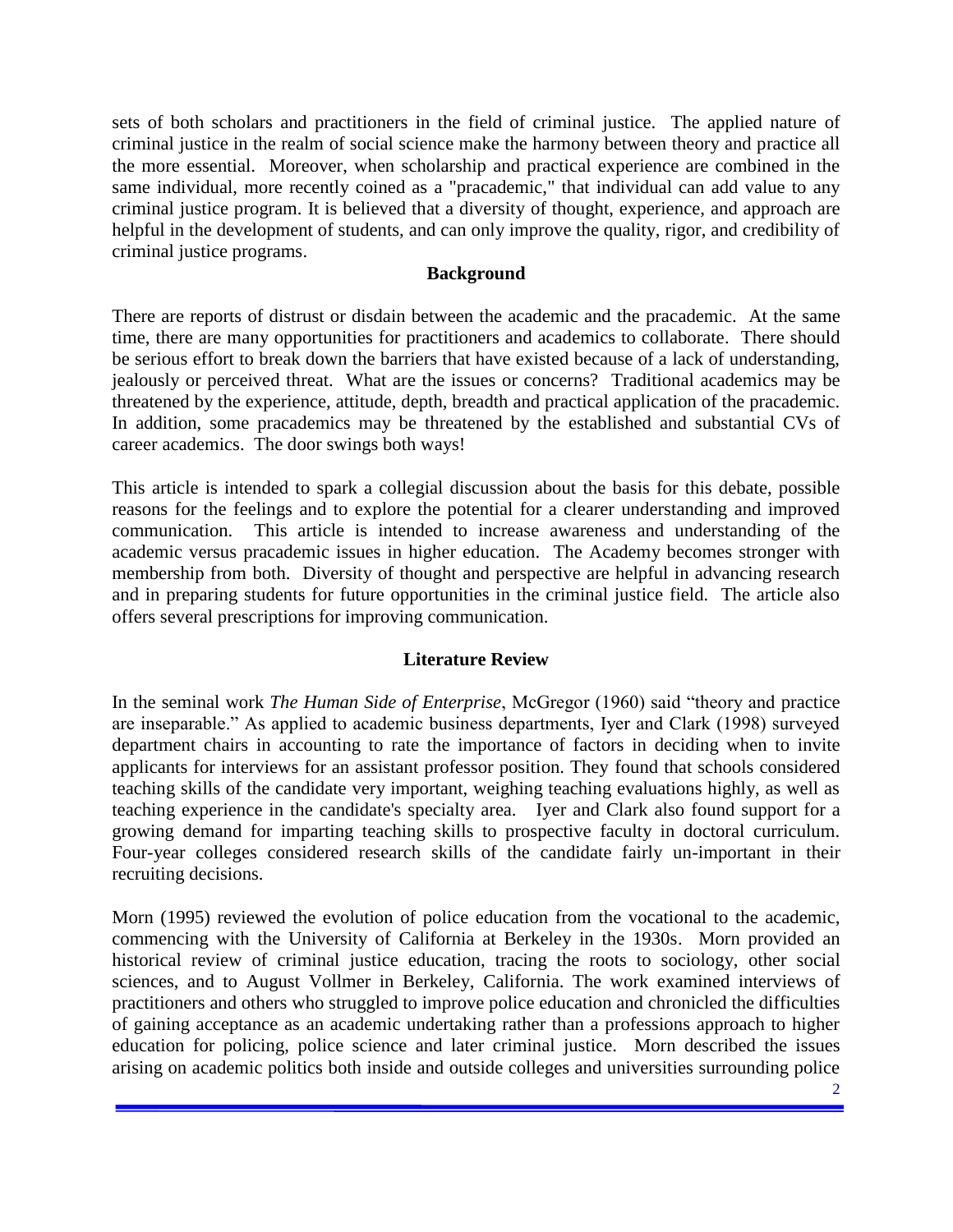studies and criminology programs. The struggles of the community colleges and 4-year institutions and the clashes for academic standing by the International Association of Police Professors, later renamed ACJS, were described in detail.

Ward and Webb (1984) looked at the efforts to improve quality in criminal justice education. Their study called for potential accreditation, funding for resources, and setting minimum standards. They discussed the importance of faculty selection for quality criminal justice programs. Ward and Webb, having served on the Joint Commission on Criminology and Criminal Justice Education and Standards, issued a report that was a predecessor to Academy of Criminal Justice Sciences (ACJS) certification standards. The report addressed several key areas, including institutional support, curriculum, faculty, research and students. These initial standards focused on minimum academic qualifications for faculty which included a law degree or master's degree for associate programs and faculty possessing doctorates for the baccalaureate and graduate programs. They also suggested that colleges and universities provide a program of support for faculty development and that full-time faculty should teach at least 75% of the courses offered by any institution.

In more recent years within criminal justice, the debate over the appropriateness of having a faculty member with a J.D. as opposed to a Ph.D. in criminal justice departments has been a robust one. This debate started in an article in *ACJS Today* (Deflem, 2002) and continued in subsequent issues. More recently the discussion was advanced in the *Journal of Criminal Justice Education* with articles by Hemmens & Hunter (2008) and Enriquez (2008) discussing faculty credentials and the appropriateness of the J.D. being treated as a terminal degree. Madden and Hartley (2011) continued the dialogue about the J.D. in criminal justice education, concluding that criminal justice programs should fill faculty vacancies with criminology or criminal justice Ph.D.s when possible.

del Carmen and Polk (2001) attempted to better understand the hiring preferences and interest in generalists or specialists. Reviewing job announcements, they attempted to identify what credentials and specialties were being sought in faculty candidates. The Ph.D. was overwhelmingly requiremed. For example, 98% of job advertisements called for a Ph.D. for those seeking an assistant professor position, while 95% of the advertisements desired the Ph.D. for those seeking an associate professor position. Adams and DeFleur (2005) studied the acceptability of online doctorates when considering faculty candidates. The growth of online education, provided by for-profits and traditional private and public institutions, brings up a new set of considerations for potential faculty candidates that lies outside the purview of this article.

Just as there has been debate about the proper educational credentials for faculty in criminal justice programs, so too has there been debate about the value or necessity of practitioner experience (Morreale and McCabe, 2012). With a view toward raising the stature of criminal justice faculty, Clear (2001) and Hunter (2008) voiced their concerns regarding those with practical experience coupled with academic credentials and disparaged "cop shop" type faculty in the field. Conversely, Bensimon (2007) felt that practitioners in higher education provide significant assistance to students in understanding the field and help guide them into thinking about possible opportunities. In *A New Agenda for Higher Education*, Sullivan and Rosin (2008)

<sup>3</sup>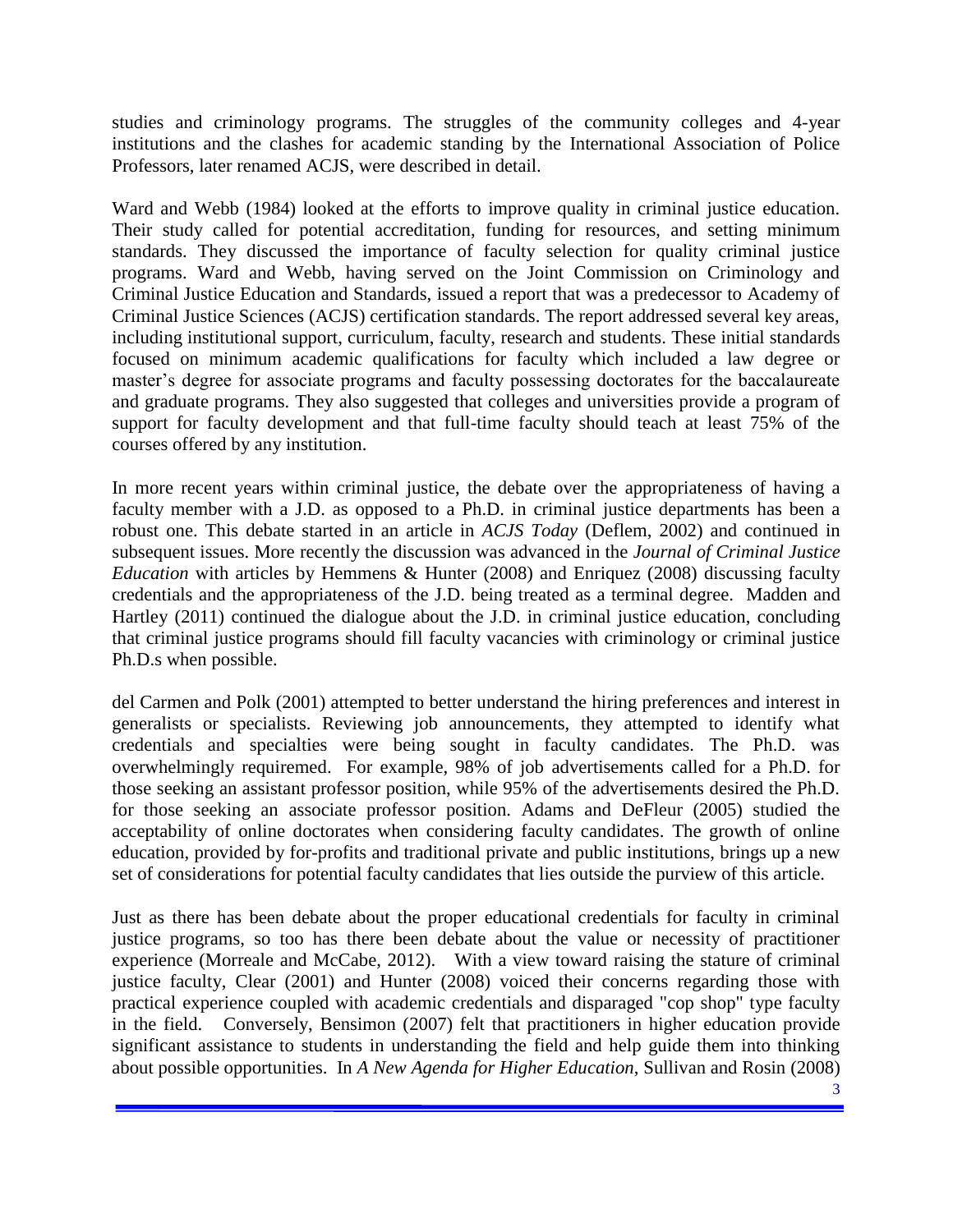indicated there is a role for higher education in "shaping the life of a mind for practice." Volpe and Chandler (2007) likewise described a bridging role of the "pracademic" in criminal justice education.

Many criminal justice students gravitate towards applied law enforcement topics and issues, Tewksbury and Vito (2012) conducted a study to assess the scholarly productivity of criminal justice faculty based on differences between those with practical policing experience and those without. The study found that scholars with a law enforcement background are not as productive in journal publications as traditional scholars, but show greater productivity in applied articles and textbooks (Tewksbury & Vito, 2012). They noted that law enforcement scholars were likely found to focus on the scholarship of teaching and application, while traditional faculty focus on the scholarship of discovery and integration. The authors argued that publication count should not be the only measure of contribution and effectiveness.

While there has been work to help determine the preferred level and type of degree of hired faculty in criminal justice, no literature was found that focused on the hiring preferences of criminal justice faculty relating to practical experience.

# **Method**

The data set for the qualitative aspect of the study was taken from the comment section of the Survey on Pracademics and Academics in Criminal Justice Education (2012). Respondents were given the opportunity to reply, in open-ended fashion, to the following question:

*Please take the time to enter any comments or thoughts or concerns you have relating to the academic/pracademic debate. Your comments are as important to us as your responses to the previous questions.* 

Of the total 446 number of survey respondents, 204 chose to comment to the above question. These respondent comments were coded using the open, axial and sequential coding techniques for creating grounded theory as detailed by Glaser and Strauss (1967) and elaborated upon by Strauss and Corbin (1990). Each coding technique was performed separately.

The survey was distributed via e-mail to all active members of ACJS as of January 2012. The survey requested full-time ACJS member professors to consider completing the survey at a link leading to an electronic survey mediated through Survey Monkey (www.surveymonkey.com). An e-mail was sent to the ACJS membership ( $\overline{N}$  = 1530). The rate of return was 30.06 percent, with 456 of the 1530 members responding with completed surveys. At a 95 percent confidence level, the confidence interval for this sample is +/- 3.82 percent. Although a higher response rate would have been preferred, the confidence level and confidence interval obtained indicate that the results are an appropriate representation of the ACJS membership.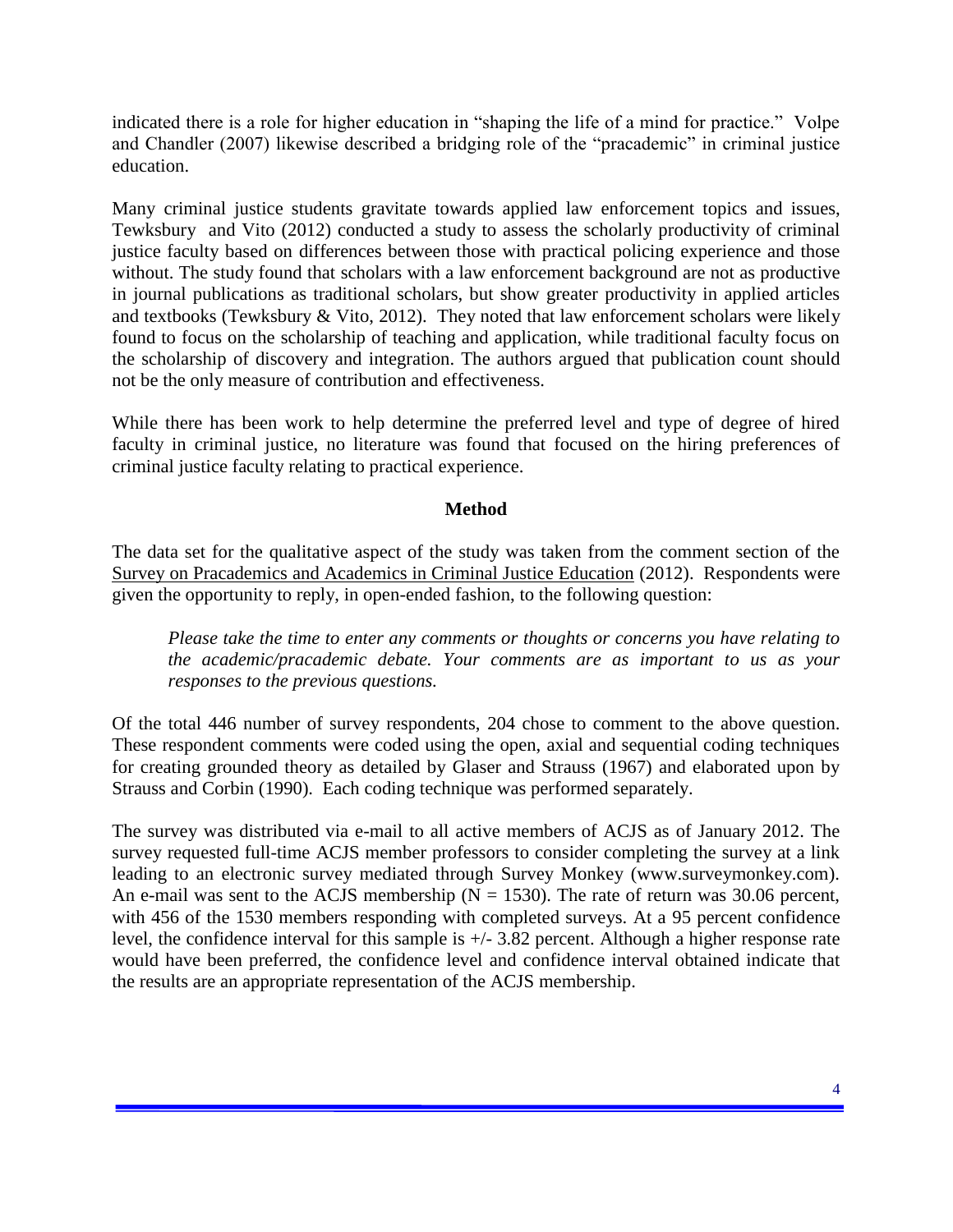#### **Results**

#### *Open Coding*

Reading through the comments, one of the researchers reviewed all of the entries looking for patterns and similarities and counted the most frequently occurring themes/terms. They are listed below as Table 1:

Table 1: Common Terms and Themes, Pracademic Survey, March 2012

| Theme                                           | # of Occurrences |
|-------------------------------------------------|------------------|
| Drawbacks of practitioners as professors        | 24               |
| Drawbacks of pure academics teaching            | 30               |
| "War stories"                                   | 4                |
| Lack of cooperation/is the "field" a discipline | 30               |
| or a trade                                      |                  |
| Hiring for a well-balanced department           | 17               |
| Problems with the "field" lacking theory        | 11               |

#### *Axial Coding*

Upon the second reading of the comments and themes, the same researcher identified several relationships that may exist between themes. As part of axial coding, the job of the researcher is to piece together themes in order to establish those relationships. The following represents the various ways in which some of the above themes fit together.

- 1. Need for defining the field.
- 2. There are concerns about "out of touch" career academics.
- 3. There are concerns about practitioners who lack classroom and scholarship "rigor."
- 4. There is recognition by some regarding the need for departments to have balance.

#### *Sequential Coding*

The last round of coding identified both a model and possible narrative as to how each of these relationships and themes relate. The following, depicted as Figure 1, represents a model of how the themes/terms/relationships can be structured (see next page):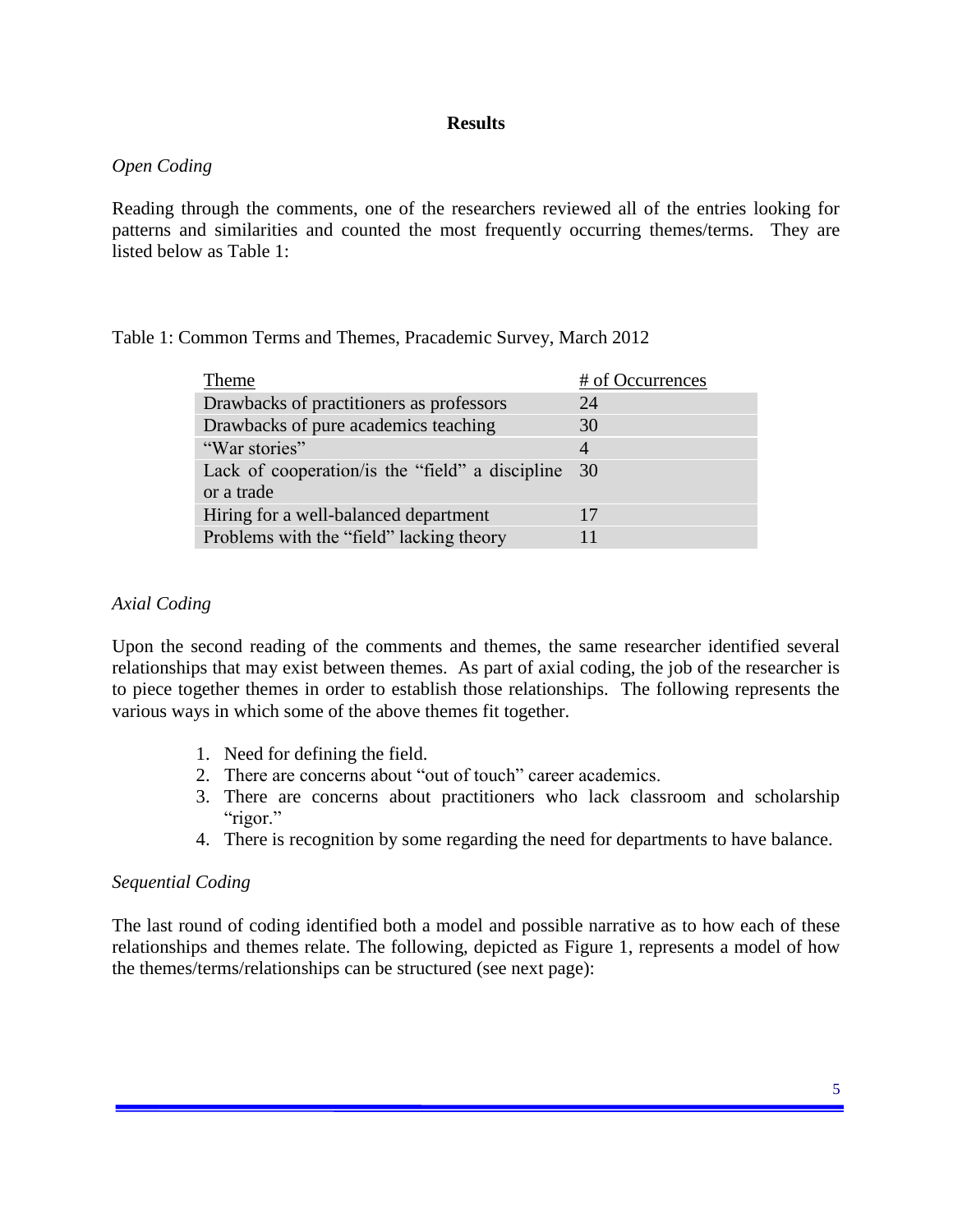#### Figure 1: Themes from respondent feedback

Lack of clear definition as to the direction of criminal justice as a field (academice disipline or trade)

Too broad of an accounting of what the purpose of criminal justice education is

#### **Practioners**

- •Emphasize-practical aspects of criminal justice system and preparation of students for careers through life experience
- •Lack of emphasis-role of research and criminology
- .Outcomes-have problems being taken seriously in some academic departments

#### **Career Academics**

- •Emphasize-theortical aspects of criminal justice through research and the study of criminal justice as a disipline
- •Lack of emphasis-impact of theory and policy at the organizational level, utility of field to future practioners
- Outcomes-weak relationships with criminal justice system and disengaged **students**

The above model indicates that the genesis of the issue is the lack of clear direction of the field of criminal justice. The broad interpretation of purpose has led to two distinct sets of educators each with their own worldview*.* However, upon deeper examination there is significant headway that can be made towards closing the "gap." The feedback gained from the questionnaire offers a view into the potential disconnection the field of criminal justice education. See below.

#### *Open Coding Themes*

- Positive value in practitioners as professors
- Hiring problems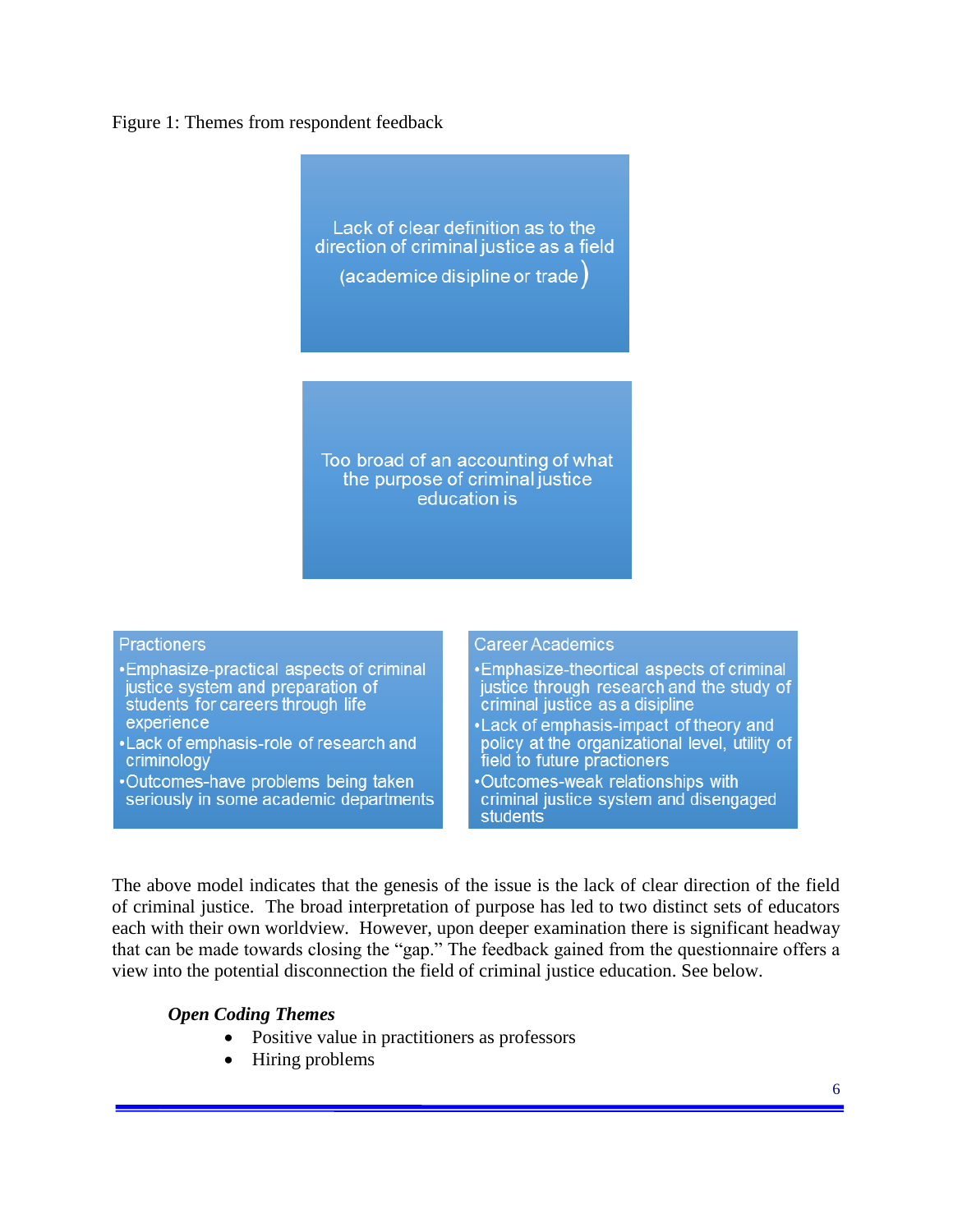- Need for Balance
- Drawbacks of practitioners as professors
- Drawbacks of pure academics teaching
- Lack of cooperation the fault of career academics
- Concern about "War stories" in the classroom
- Is the field a discipline or a trade?
- Problems with the field stem from a lack of theory

# *Relationship between Themes*

- Can't We All Just Get Along?
- Complementary opportunities for teaching and research
- Clash of Insecurities?
- Perceived threats?
- Traditional academics
- Threatened by experience, breadth, depth & practical application?
- Pracademics
- Threatened by theoretical foundation and substantial and established CV, publications and research?
- Need for a defining of the field-discipline or trade?
- Concerns regarding out of touch career academics.
- Concerns regarding practitioners who lack classroom rigor
- Good departments have balance

# **Discussion**

The responses to the open-ended question clearly emphasized concerns that both those with practitioner-centered backgrounds and traditional academic-centered backgrounds held about one another. Each experience group had a clearly stated teaching preferences on what they felt should and should not be emphasized in the classroom. As might be expected, each group's emphasis was interpreted by the other as a weakness. "Practitioners" downplayed the role and importance of theory and research. "Career academics" downplayed the practical aspects of criminal justice and career advising.

Outcomes of the orientation was a concept that came from each orientation stating the impact of "a" particular orientation. In other words, responses within this concept were both critical of the other orientation, but also contained responses that were reflective of their own orientation's impact upon student learning. The result of the outcomes therefore reflects both what the opposing orientation is saying and also what the orientation is saying about itself. This selfreflection and personal perspective was not an uncommon theme.

Aside from orientation critiques, respondents offered some additional themes worthy of consideration. First, responses indicated that the academic field of criminal justice has suffered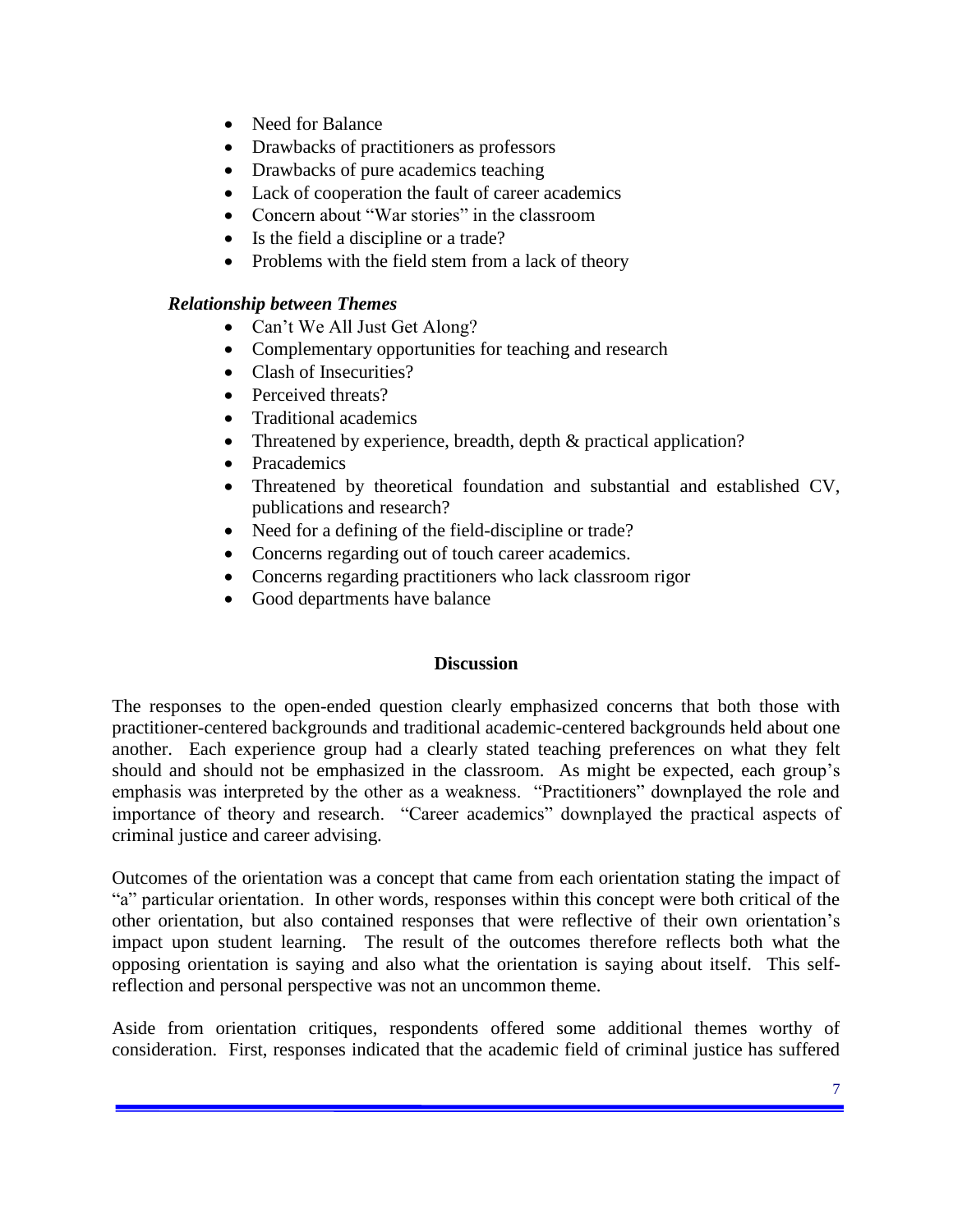from being poorly defined (in terms of an academic tradition or a trade). Generally speaking, respondents referred to this as a "core problem"--the results of which created a significant hurdle in pedagogy as well as a general lack of direction for the field overall.

Second, respondents identified the problems related to what they saw as the "purpose" of criminal justice education. Apparently, respondents felt that students and educators viewed the purpose (trade versus academic field) of criminal justice as "unclear." Often the context of these comments were imbedded with or in close proximity to the orientation critiques.

Lastly, practitioner-oriented educators expressed the difficulty in obtaining a tenure-track position. Some stated that it was made clear to them that their "experience" was not what they would be judged on. This was affirmed by others who stated that the position of practitioneroriented educators was to fill the role of adjuncts. There were several respondents who remarked the best departments have a balance of both orientations.

Not so long ago, the field of criminology was the domain of sociologists. Criminal justice as a discipline of study is a relative newcomer to the academy. Criminal justice and police science programs were generally taught by those with a sociological background. With the addition of doctorates in criminal justice and allied studies, many programs are interspersing.

Perhaps where one stands in the discussion of "academic vs. pracademic" in criminal justice education depends upon where one sits. What are the experience levels on each side? This will certainly inform opinions and views. Probably more important is to take the discussion to a higher level. In that discussion, many important questions emerge. What can we all do to enhance criminal justice education regardless of pedigree? What can be done to improve the academy, to keep it current and relevant? What can be done to help students gain a better grasp of the issues and prepare them to join the field or the classroom as future scholars and practitioners? How can the academy in criminal justice education maintain or increase standards? What should be done to expand the reach of criminal justice education?

There is room in the academy for both pracademics and academics. In fact, the combination may be helpful in bridging any perceived gap between the academy and practitioners. Whether teaching, conducting research or program evaluation, training or working with agencies to identify trends or issues, scholars can play an important role in advancing the discussion.

# *Preferred Degree for Criminal Justice Academia*

In a study by Morreale and McCabe (2014) 71.5 percent of the respondents indicated that a having a Ph.D. was the primary requirement for a new hire, followed by record of scholarship as a distant second (23.3 percent), and with teaching experience ranked third (21.5 percent) and practical experience ranked last (17.2 percent).

Only 30 percent of respondents indicated they would LIKELY hire a person with a master's degree in criminal justice with extensive field experience. Nearly 63 percent of respondents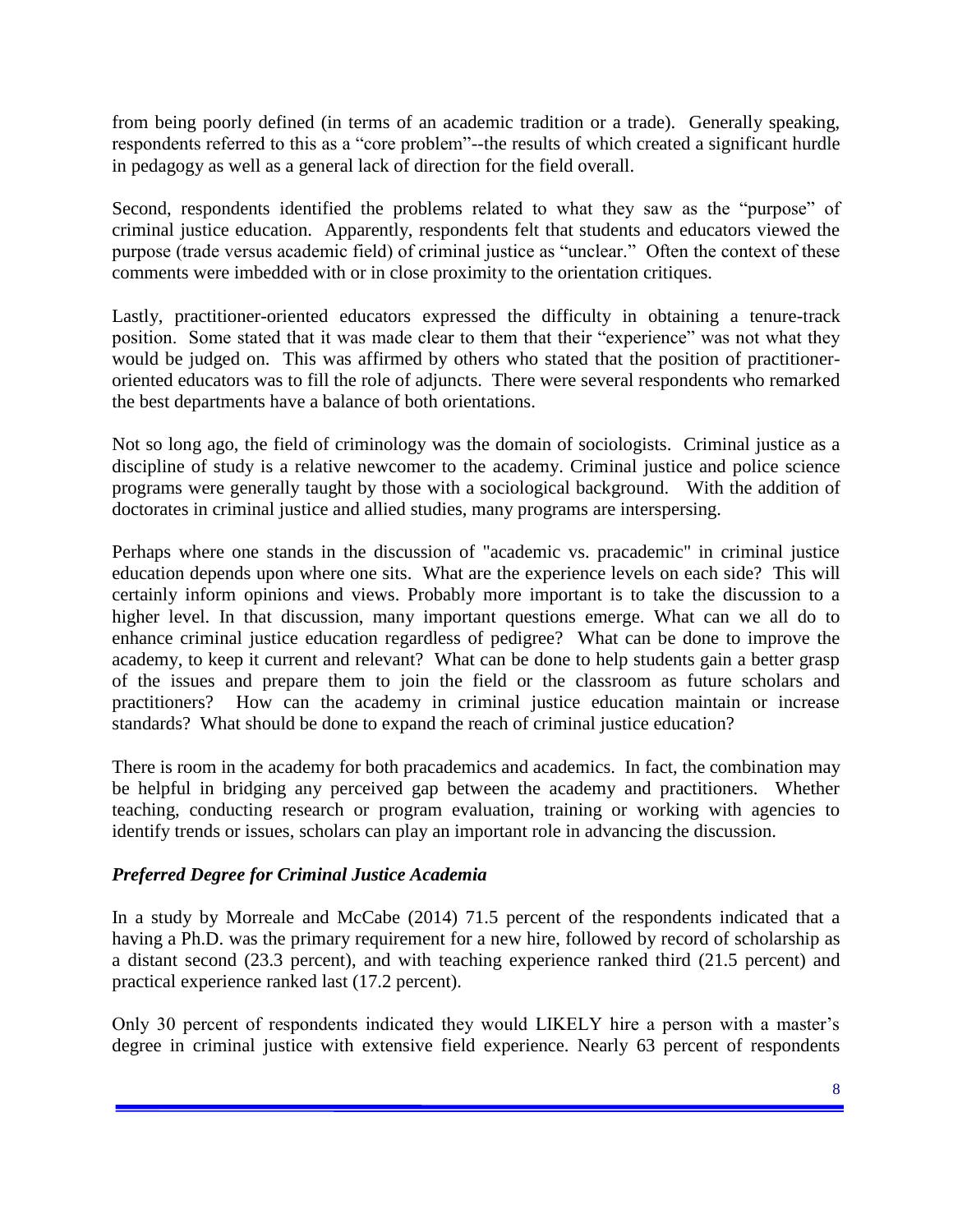indicated that they would NOT LIKELY hire full-time faculty members with these credentials or characteristics.

Seventy-five percent indicated they would LIKELY hire a person with the credentials or characteristics of a Ph.D. in criminal justice or related field, with no practical experience. Fifteen percent of respondents indicated that they would NOT LIKELY hire full-time faculty members with these credentials.

Nearly 55 percent of respondents indicated that they would NOT LIKELY hire full-time faculty members with a law degree. Only 29 percent indicated they would LIKELY hire a person with these credentials or characteristics.

Nearly 51 percent of respondents indicated that they would NOT LIKELY hire full-time faculty members with a doctorate that was not a Ph.D. Thirty-two percent indicated they would LIKELY hire a person with an Ed.D., D.P.A., or other terminal degree credential.

# *Criminal Justice Program Orientation*

Ninety-six percent of respondents indicated they LIKELY agree that CJ programs should be involved in preparing students to be critical thinkers. Eighty-seven percent of respondents indicated they LIKELY agree that CJ programs should be involved in preparing students for careers in CJ agencies. Seventy percent of respondents indicated they LIKELY feel that CJ programs should be involved in preparing students as researchers in CJ.

#### **Conclusion**

This study reveals the divide that exists in the discipline of criminal justice programs. The roots of CJ programs emerged from sociology programs. Over the years, the discipline has evolved from law enforcement programs to criminal justice, criminology and criminalistics degrees. Universities began granting doctorates in criminal justice and criminology and those with criminal justice or criminology doctorates were considered for faculty positions. In recent years, many of those with terminal degrees have been hired to fill faculty positions in criminal justice programs, and serve as faculty alongside many holding sociology degrees.

The discipline may offer one of the more resilient and flexible programs on most campuses. In recent years while reacting to the needs of the field, there has been a new focus on homeland security and terrorism, security studies, victim services, fraud and cyber-security, intelligence and crime analysis, among others.

In sum, both qualitative and quantitative studies illustrate continuing significant disjuncture between traditional and practitioner oriented academics. The disjuncture is clearly seen in two areas. First, both groups differ in approach to criminal justice education core outcomes. Second, both groups identify their institutional roles (research or teaching centered) as having a significant influence on their overall approach.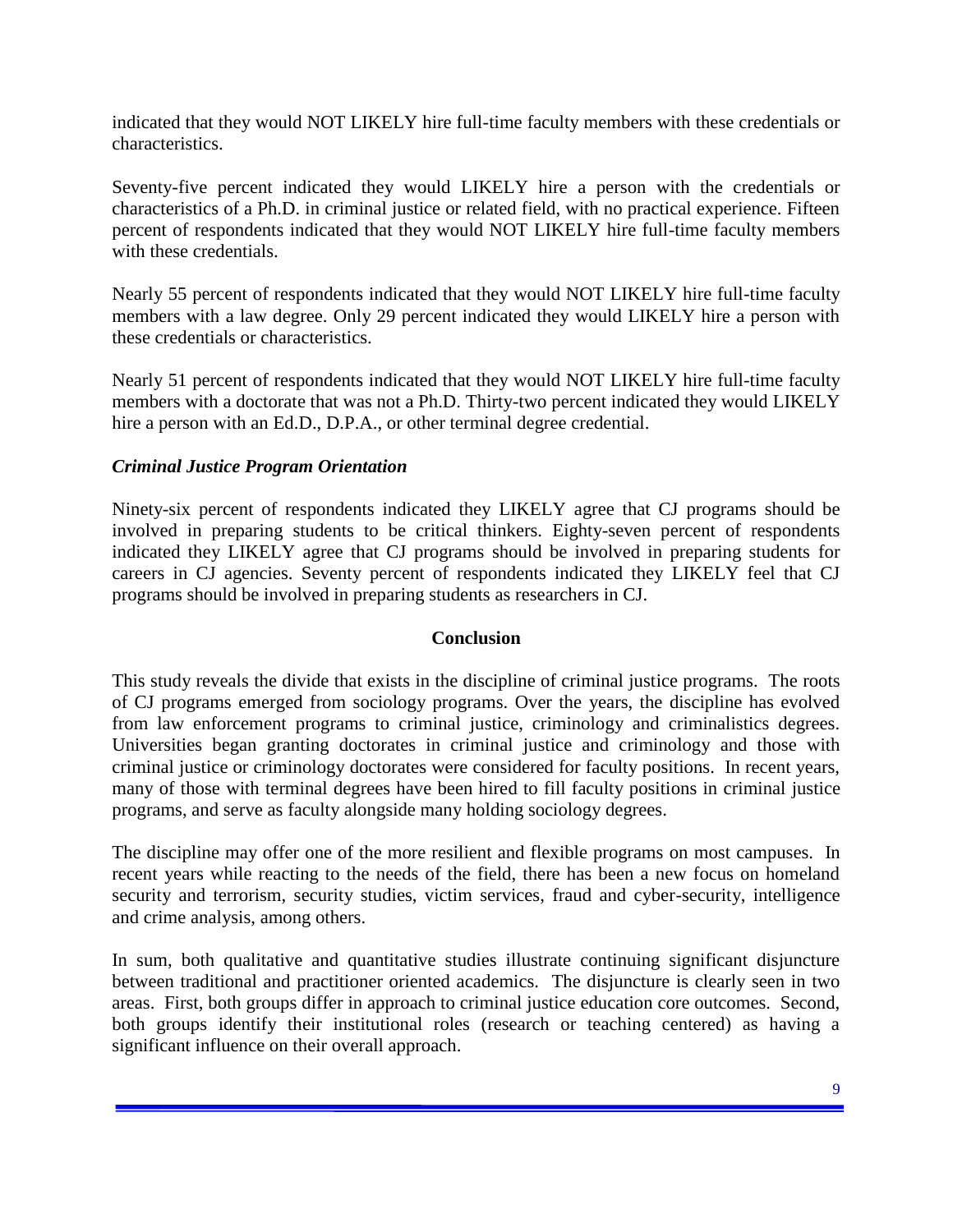Mirroring the above findings, we can clearly and explicitly see how these approaches are reinforced through institutional hiring practices. Many in the survey portion of the study indicated a relatively narrow set of criteria in their general hiring practices. The qualitative section of the study revealed the departments having usually little choice in the matter as the demands of the institution call for quite specific skillsets (i.e. research or teaching).

Several questions however arise out of this research. First, do these above practices lead the field to accurately reflect the diversity in the field? Given the demands, changes and expanding charge of the criminal justice system, should not the mission, education and research with in this field reflect such diversity. In fact, does not both research and education benefit from intellectual diversity in this sense? One merely needs to see examples of organizations which must engage multivariate environments to see that drawing from only one perspective or background fails to address their respective needs. Presidential cabinets, multi-national corporations, and even many of the very criminal justice institutions we research and teach rely on the creation of organizations made up of people of multiple perspectives and backgrounds working towards a varied set of mission objectives.

Is our current approach sustainable? Does the field not suffer from a lack of flexibility that served as a knell of some fellow social sciences? The above research illustrates that in spite of the clear divide, there is common ground. The common ground is the need to identify the strengths inherent already in the field—intellectual diversity. From this diversity, from accompanying diverse backgrounds, it is hoped that the academy can forge a clearer mission and purpose to the field.

#### **References**

- Bensimon, E. M. (2007). The underestimated significance of practitioner knowledge in the scholarship on student success. *The Review of Higher Education*, *30*(4), 441- 469.Friedman, T. (2007). The World is Flat. New York: Farrar, Strauss & Giroux.
- Clear, T. R. (2001). Has academic criminal justice come of age? ACJS Presidential Address Washington, DC, April 2001. *Justice Quarterly*,*18*(4), 709-726.
- Deflem, M. (2002). Teaching criminal justice in liberal arts education: A sociologist's confessions. *ACJS Today*, *22*(2), 3-5.
- Enriquez, R. (2007). The vanishing JD—How ACJS certification ensures extinction of the species. *Journal of Criminal Justice Education*, *18*(2), 254-260.
- Engvall, R. P. (2007). Is it really 'just a JD?'. *ACJS Today*, *32*(1), 1-5.
- Finckenauer, J. O. (2005). The quest for quality criminal justice education. *Justice Quarterly*, 22(4), pps. 413-426.
- Glaser, B. and Strauss A. (1967). *Discovery of grounded theory: Strategies for qualitative research*. Sociology Press.
- Hemmens, C. (2002). Teaching criminal justice: Reply to a sociologist. *ACJS Today*, 22(4), pps. 10-11.
- Hemmens, C. (Summer 2011) A Modest Proposal for Eliminating the Unnecessary and Inefficient Division of the Criminal Justice and Criminology Academy, *ACJS Now*.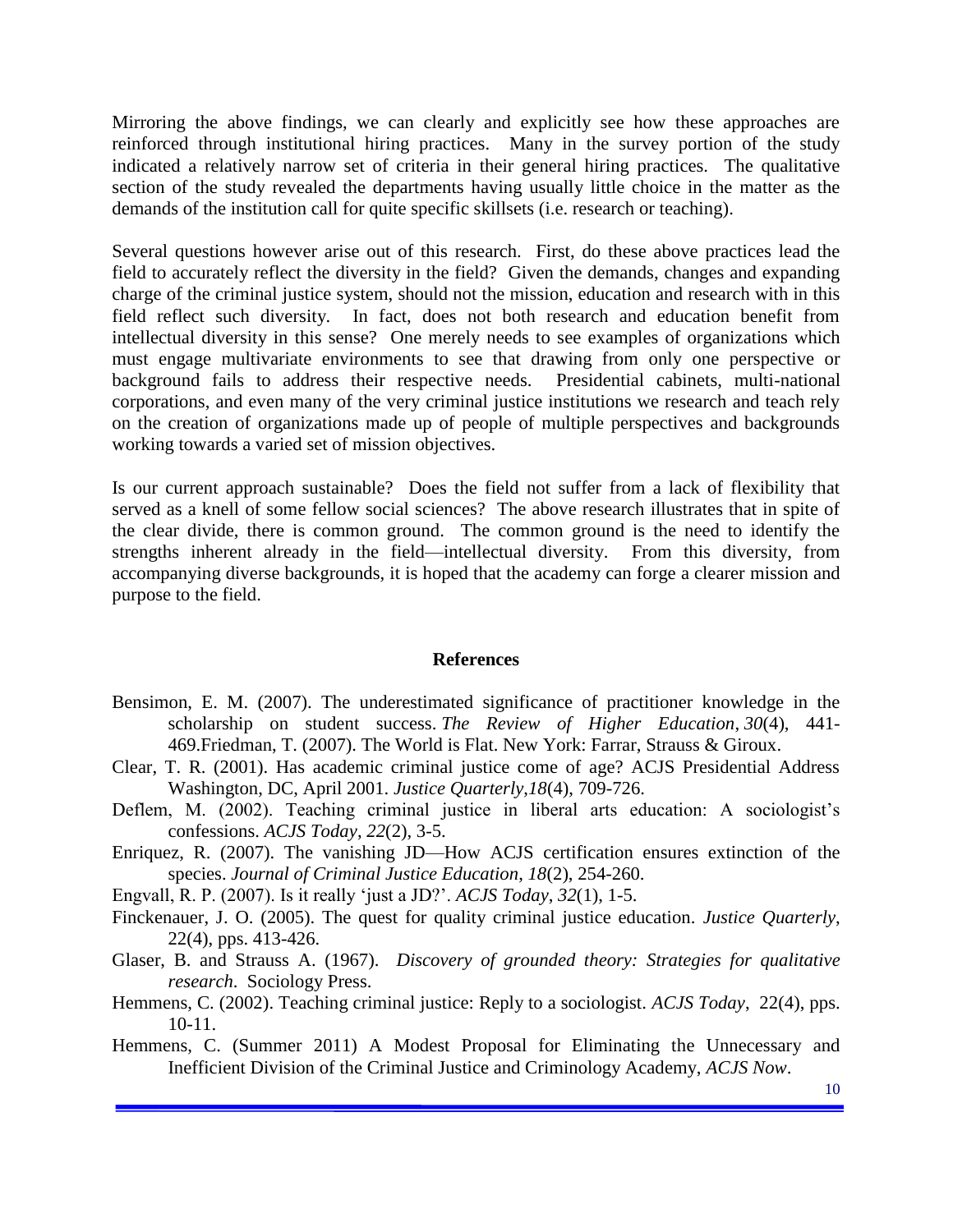- Hunter, R. D. (2008). Why we need certification standards in criminal justice education and what the impacts will be: A response to the concerns of J.D.s. *Journal of Criminal Justice Education*, *19*(2), 193-204.
- Iyer, V. M., & Clark, D. (1998). Criteria for recruitment as assistant professor of accounting in colleges and universities. *Journal of Education for Business*, *74*(1), 6-10.
- McGregor, D. (1960). The Human Side of Enterprise. New York: McGraw Hill.
- Morn, F. (1995). *Academic politics and the history of criminal justice education* (No. 46). Greenwood Publishing Group.
- Morreale, S.A. and McCabe, J. E. (January 2012) The "Pracademic" in Criminal Justice Education, *ACJS Now*, Vol. 6, Issue 2, ACJS.
- Morreale, S A. and McCabe, J.E., (September 2014) Assessing hiring preferences and discipline orientation of criminal justice programs, *Journal of International Criminal Justice Research*, Vol. 2.
- Rubin, H., Adamski, L. & Block, S.R. (1989). Toward a discipline of nonprofit administration: Report from the Clarion Conference. *Nonprofit and Voluntary Sector Quarterly*, 18(5), pps. 279-286
- Strauss, A L., Corbin, J., (1990) *Basics of qualitative research*, SAGE Publications.
- Sullivan, W. M. and Rosin, M.S. (2008) *A new agenda for higher education: Shaping the life of the mind for practice*. Jossey-Bass.
- Tewksbury, R., & Vito, G. F. (2012). Research productivity of law enforcement scholars: Are those with practical experience equal to their peers without practical experience? *International Journal of Police Science & Management*,14 (2), 107-117.
- Volpe, M.R., & Chandler, D. (2007). Resolving and managing conflicts in academic communities: The emerging role of the "Pracademic." *Negotiations Journal*, 17 (3) pps. 245-255.
- Ward, R. H., & Webb, V. J. (1984). *Quest for quality*. New York: University Publications.
- U.S. Department of Justice (1967). *Report of the presidential commission on law enforcement and the administration of justice*, Washington DC.

#### About the authors

**John R. Tahiliani, Ph.D.** is an Associate Professor at Worcester State University. He studied at Washington State University and has research interests in comparative policing, research methods and program evaluation. Dr. Tahiliani can be reached by e-mail at jtahiliani@worcester.edu.

**James E. McCabe, Ph.D.** is an Associate Professor and Chair of the Criminal Justice Department at Sacred Heart University. He is a 21‐year veteran of the New York City Police Department. During his NYPD career, he held numerous assignments including the Commander of the Office of Labor Relations, the Commander of the Training Bureau and Police Academy, as well as numerous other operational and managerial assignments. His research interests include police organizational behavior, police‐community interactions and how the dynamics of drug and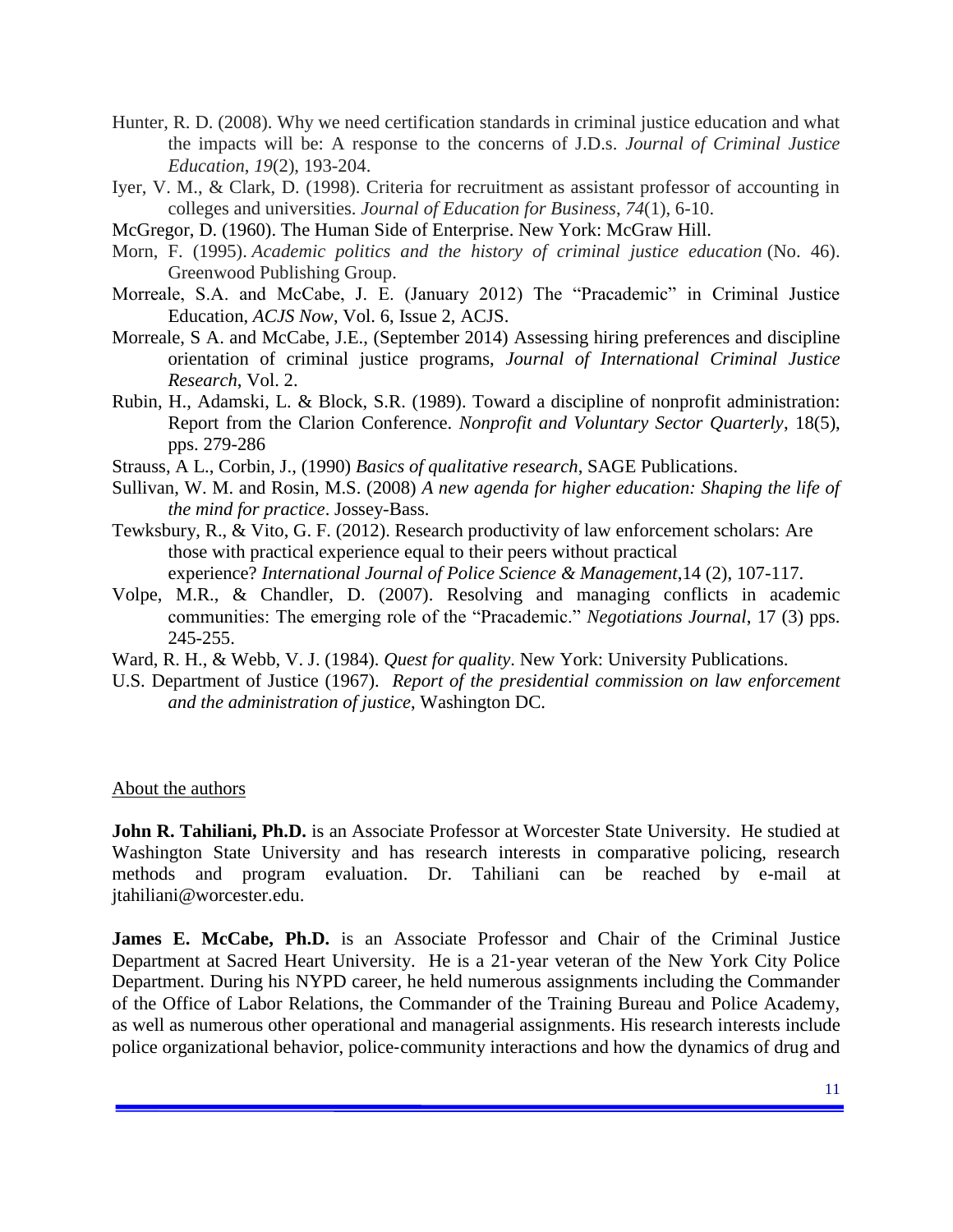quality‐of‐life enforcement affect crime levels and community safety. Dr. McCabe can be reached by e-mail at mccabej@sacredheart.edu.

**Stephen A. Morreale, D.P.A.** is an Associate Professor and Chair of the Criminal Justice Department at Worcester State University and also teaches at Walden University. Dr. Morreale instructs in the First-line Supervisors Course and Mid-manager Course at Roger Williams University, Justice Systems Research and Training Institute and at the Leadership Institute. He served in law enforcement for 30 years, retiring as Assistant Special Agent in Charge for U.S. Department of Health and Human Services, Office of Investigations, Office of the Inspector General. He also served as a manager with the U.S. Drug Enforcement Administration (DEA), the Dover, N.H. Police, and the U.S. Army Military Police Corps. Dr. Morreale's areas of research interests focus on leadership and management, strategic planning, and organizational ethics. He can be reached by e-mail at smorreale@worcester.edu.

#### Coming up in the next issue of the *Police Forum*:

"Elements of Decision-Making in Police Organizations" by Brenda J. Bond, Ph.D. & Stephen A. Morreale, D.P.A.

Additional pieces are actively being sought.